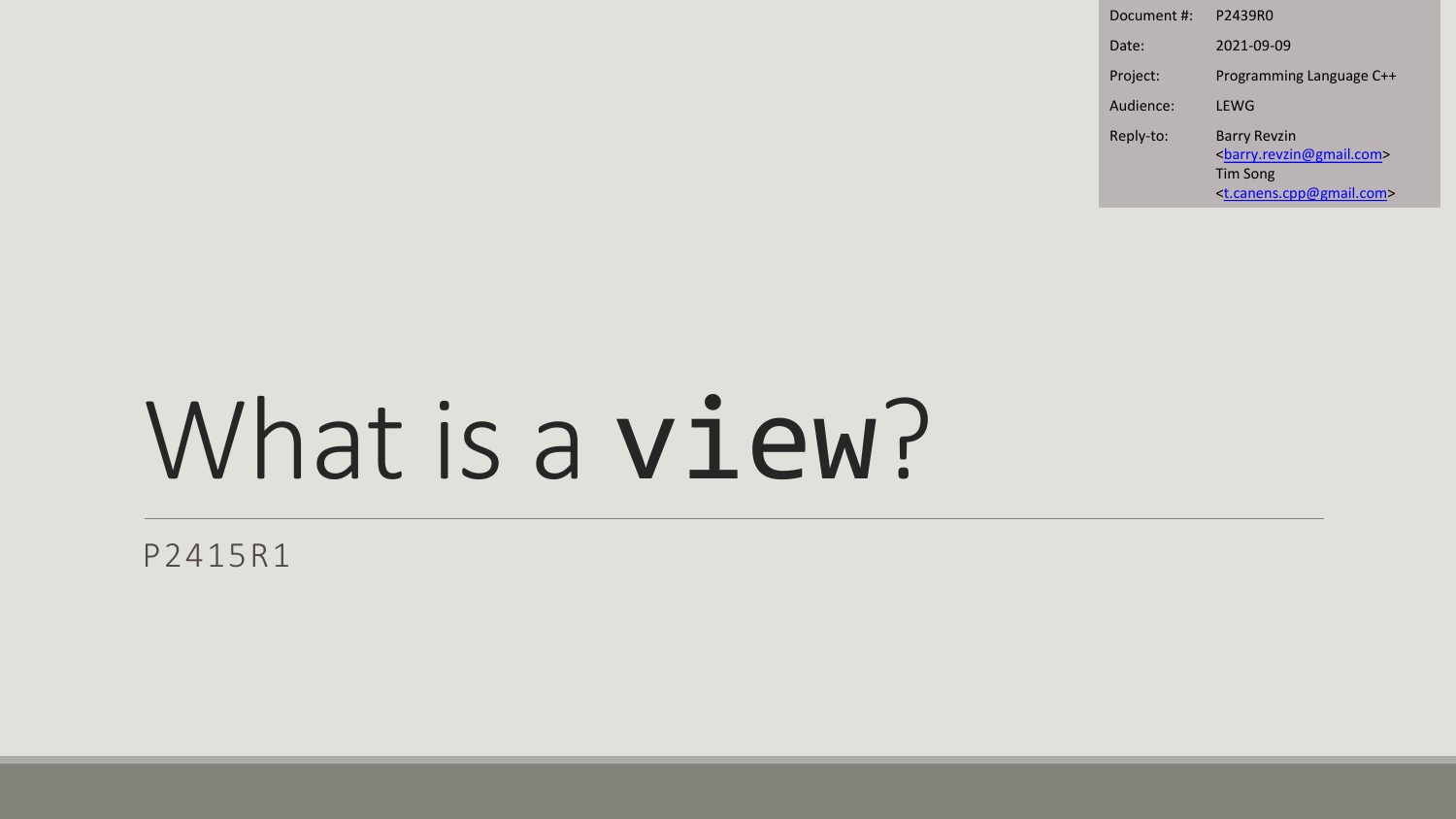N4128, *Ranges for the Standard Library* (2014)

- First proposed (as Range)
	- "lightweight objects that denote a range of elements they do not own"
	- O(1) copyable and assignable, default constructible

Views are:

- Non-owning
- O(1) default constructible
- O(1) copy constructible
- O(1) copy assignable
- O(1) move constructible
- O(1) move assignable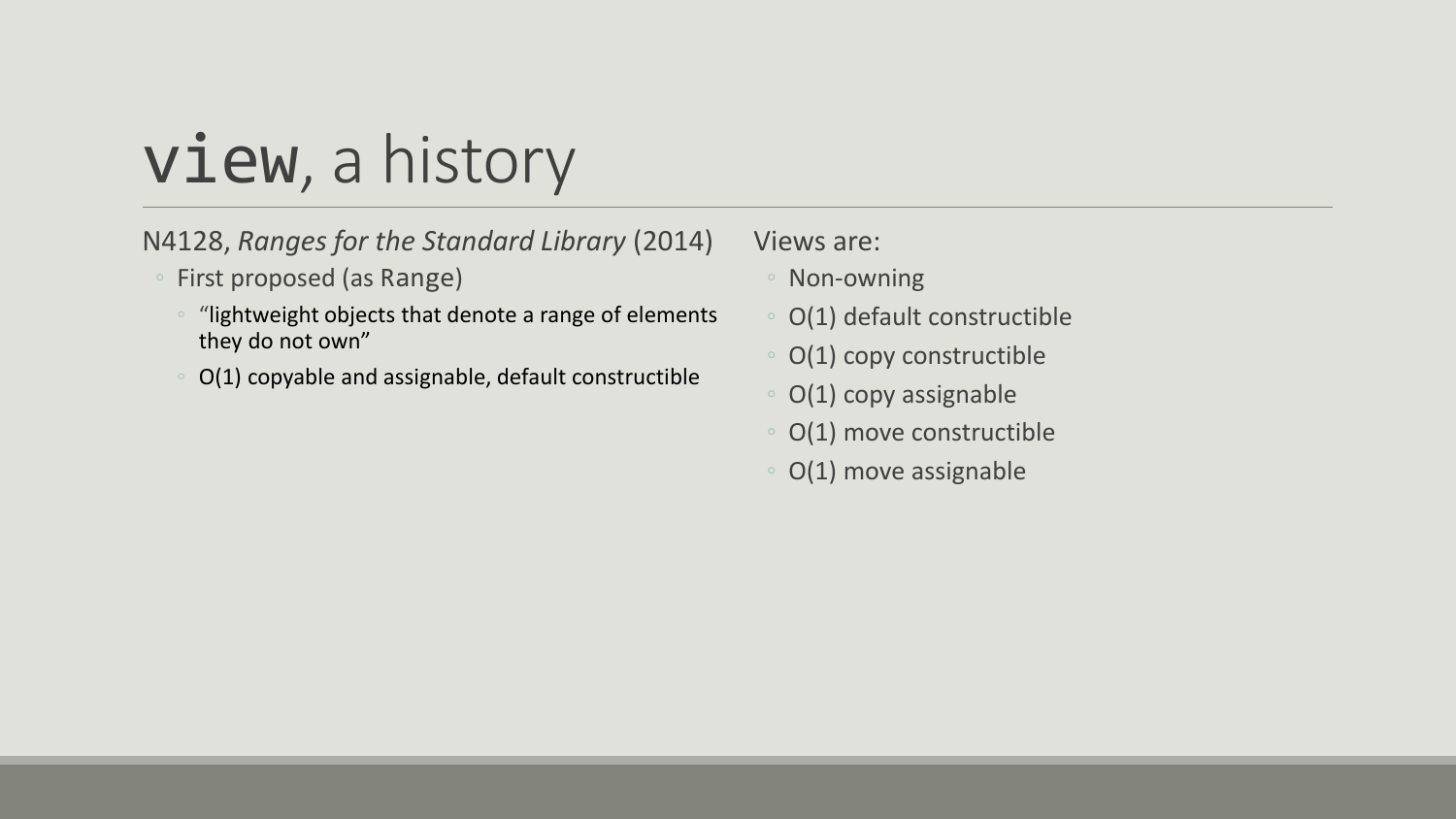P0789, *Range Adaptors and Utilities* (2017) ◦ Proposed single\_view – an owning view

Views are:

◦ Non-owning

- O(1) default constructible
- O(1) copy constructible
- O(1) copy assignable
- O(1) move constructible
- O(1) move assignable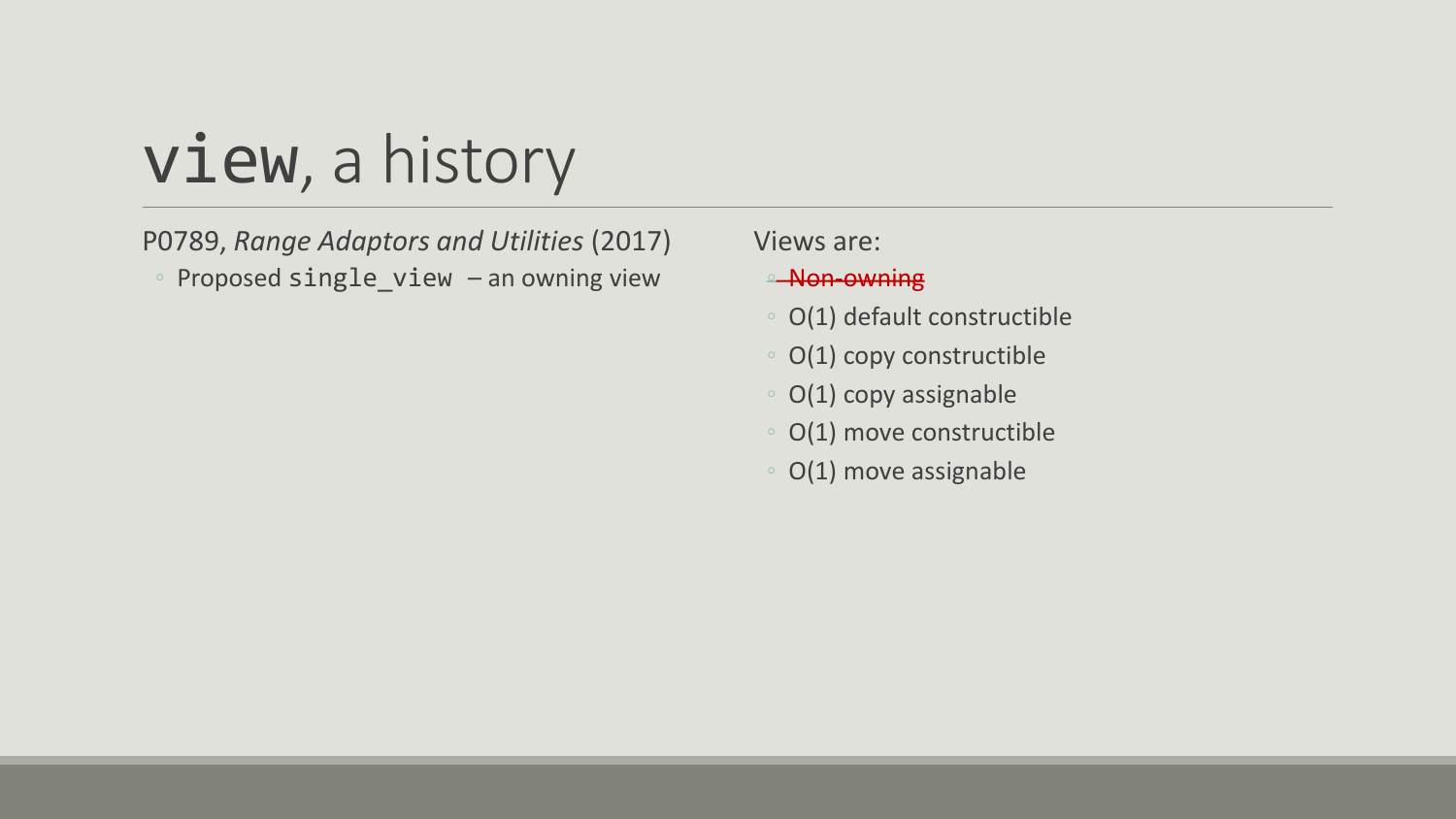### P1456, *Move-only views* (2019)

- Copyability no longer required
- But copy operations must be O(1) where supported
- Destruction required to be O(1)

#### Views are:

- O(1) default constructible
- O(1) copy constructible if supported
- O(1) copy assignable if supported
- O(1) move constructible
- O(1) move assignable
- O(1) destructible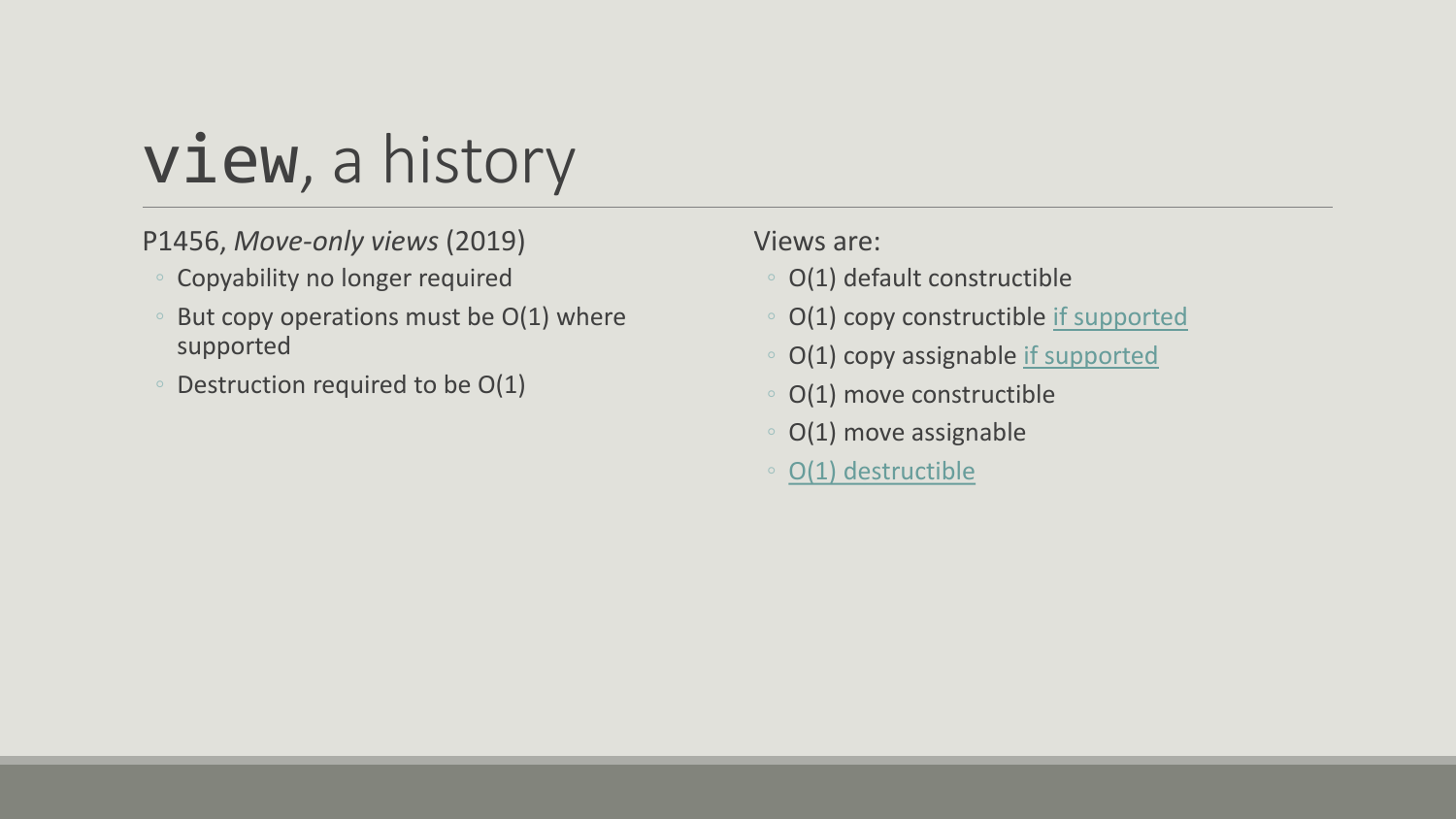P2325, *Views should not be required to be default constructible* (2021)

◦ Default constructible requirement removed

Views are:

◦ O(1) default constructible

- O(1) copy constructible if supported
- O(1) copy assignable if supported
- O(1) move constructible
- O(1) move assignable
- O(1) destructible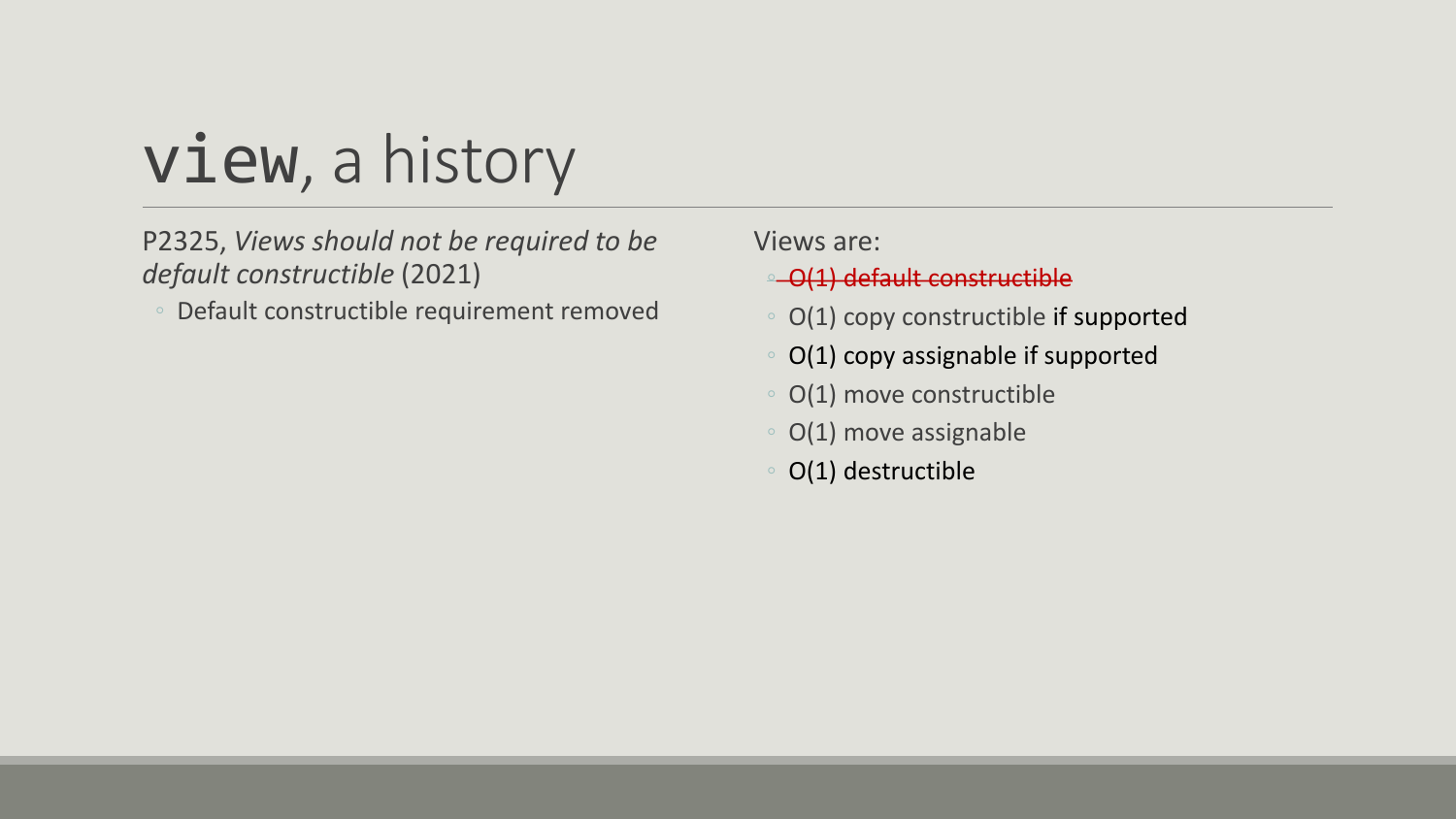### Why does **view** have complexity requirements?

Look at the algorithms – range adaptors *are* the algorithm for views:

```
auto rng = some_view
          views:: reverse
         | views::take(42)
         | views::transform(f);
```
This pipeline:

- Copies some\_view once
- Moves it ~5 times
- Destroys all the moved-from temporaries

Complexity requirements exist to support efficient lazy composition of views.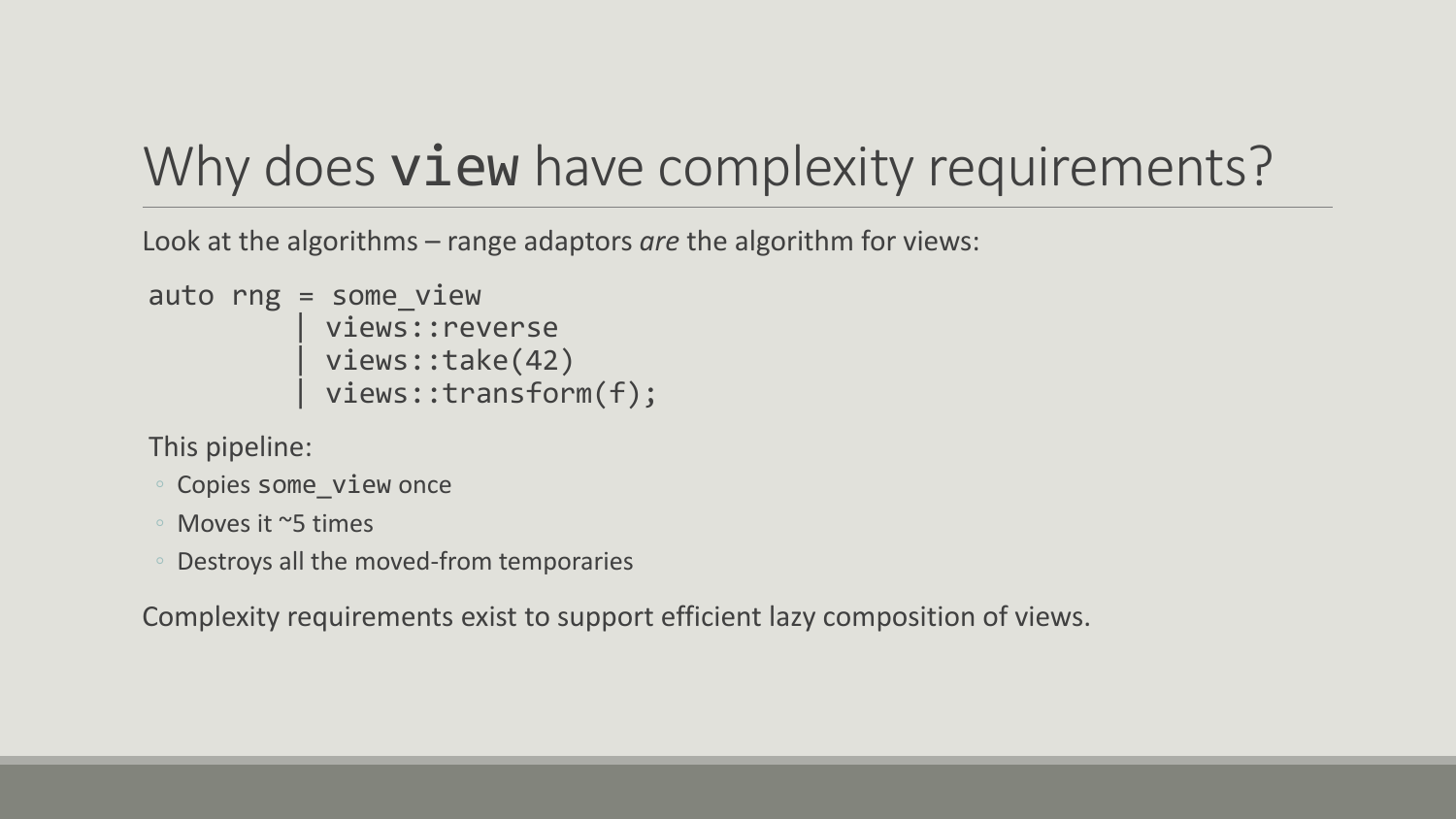## What do the algorithms actually need?

```
struct bad_view : view_interface<bad_view>
{
```

```
std::vector<std::string> v;
```

```
bad view(std::vector<std::string> v)
  : v(std::move(v)) { }
```

```
auto begin() { return v.\text{begin}(); }
```

```
auto end() { return v.end(); }
```
};

```
std::vector<std::string> get();
```

```
bad_view
```
- O(1) move constructible
- Copyable, but not O(1) copyable
- Not O(1) destructible

What breaks when it is used as a view?

- auto rng = bad\_view(get()) | views::enumerate;
	- OK, pipeline constructed in constant time
- $\circ$  auto bv = bad\_view(get()); auto rng = bv | views::enumerate;
	- Construction of rng copies bv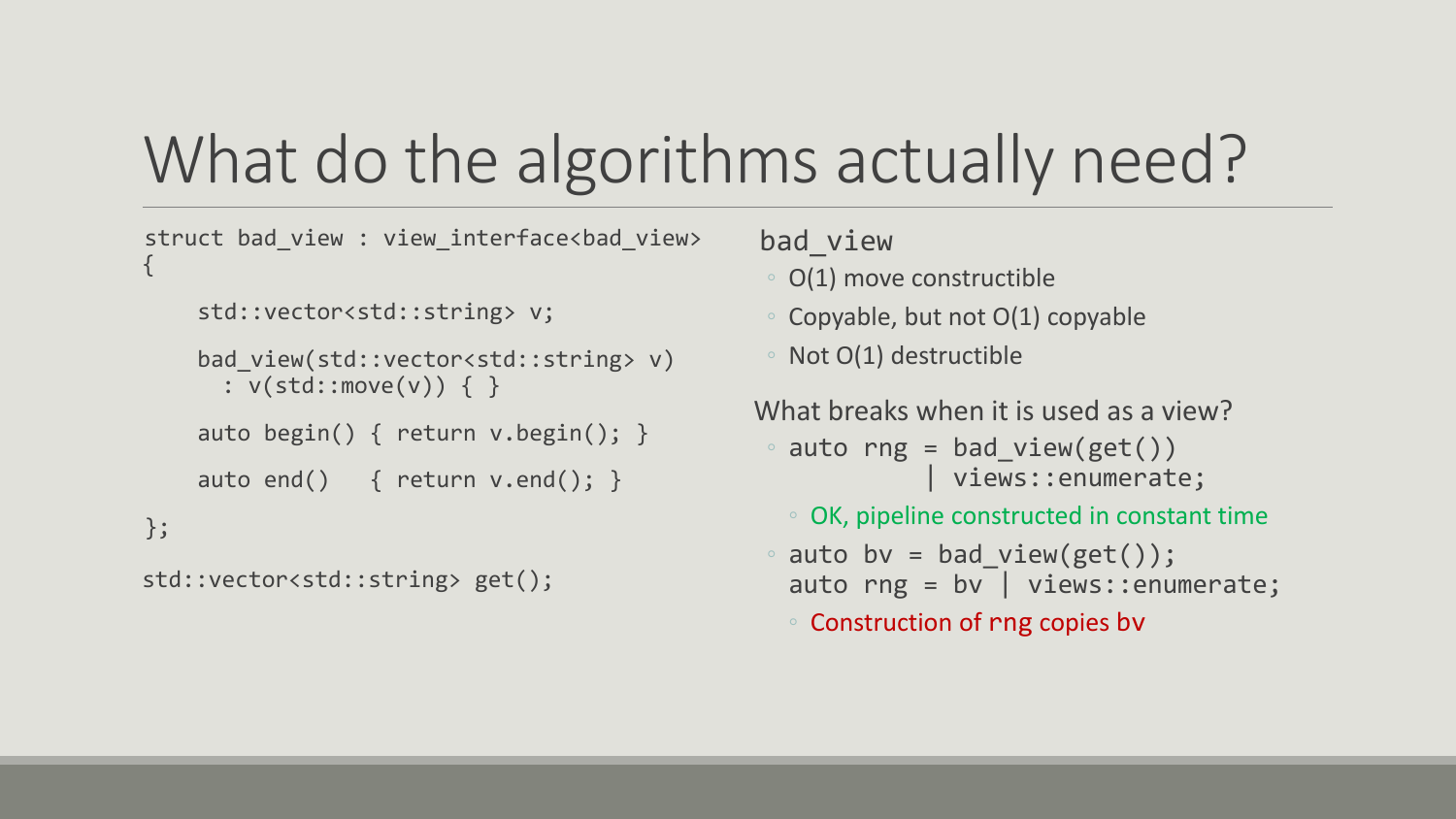## What do the algorithms actually need?

```
struct bad view2 : view interface<br/>bad view2>
\mathfrak{c}
```

```
std::vector<std::string> v;
```

```
bad view2(std::vector<std::string> v)
  : v(std::move(v)) { }
```

```
bad view2(bad view2&&) = default;
```

```
bad_view2& operator=(bad_view2&&) = default;
```

```
auto begin() { return v.\text{begin}(); }
```

```
auto end() { return v.end(); }
```
};

```
std::vector<std::string> get();
```

```
bad_view2
```
- O(1) move constructible
- Not copyable
- Not O(1) destructible

What breaks when it is used as a view?  $\circ$  auto rng = bad\_view2(get())

- | views::enumerate;
- Still OK constant time
- $\circ$  auto by = bad view2(get()); auto  $rng = bv$  | views::enumerate;
	- Ill-formed bad\_view2 is not copyable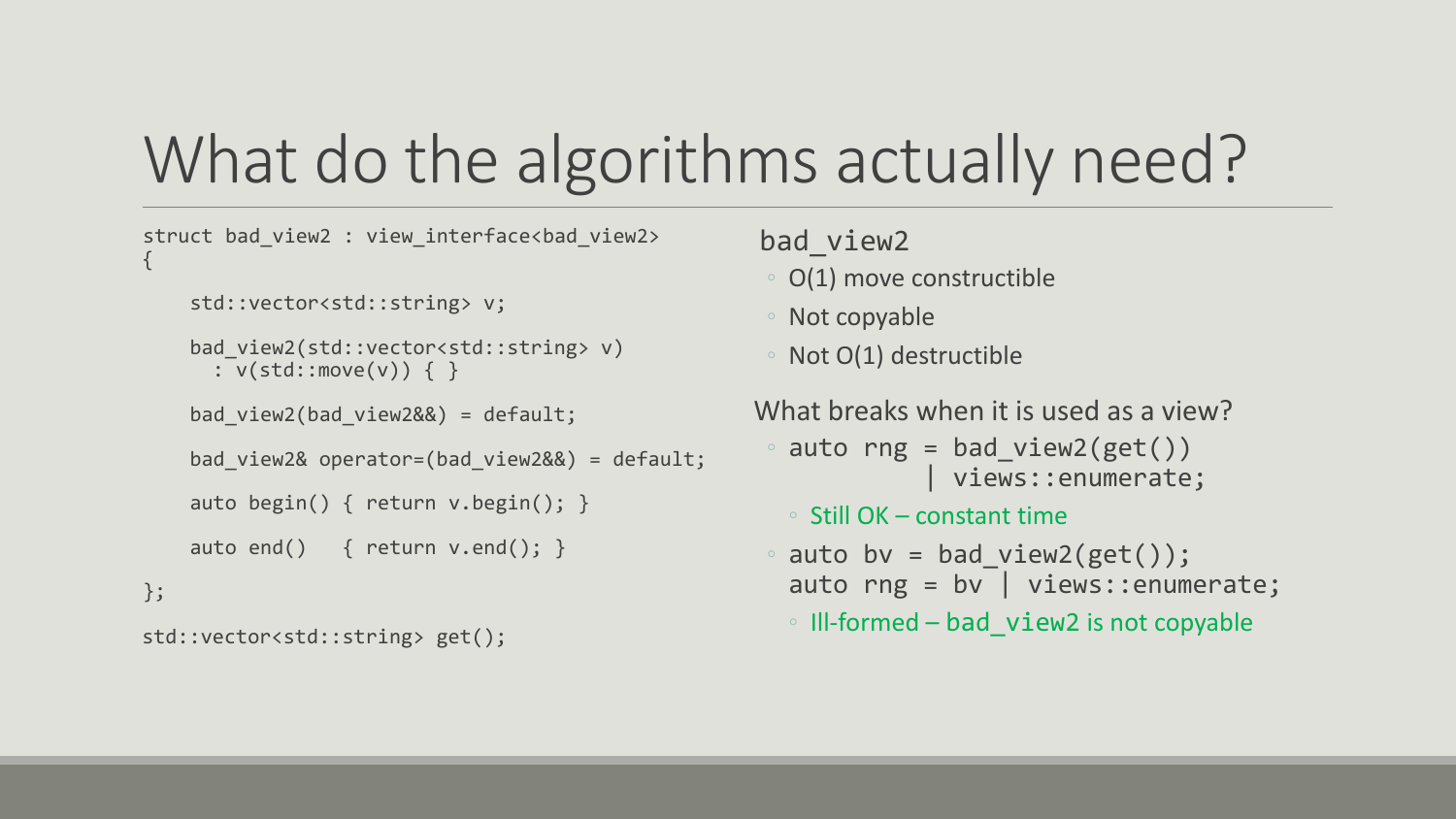## Writing the bad view2 example today

```
auto strings = get();
```
auto rng = strings | views::enumerate;

Doesn't move the vector – but move construction is cheap.

rng holds a reference to strings – extra indirection, risk of dangling

Destruction of rng is O(1)…but we still have to destroy strings anyway and pay the cost there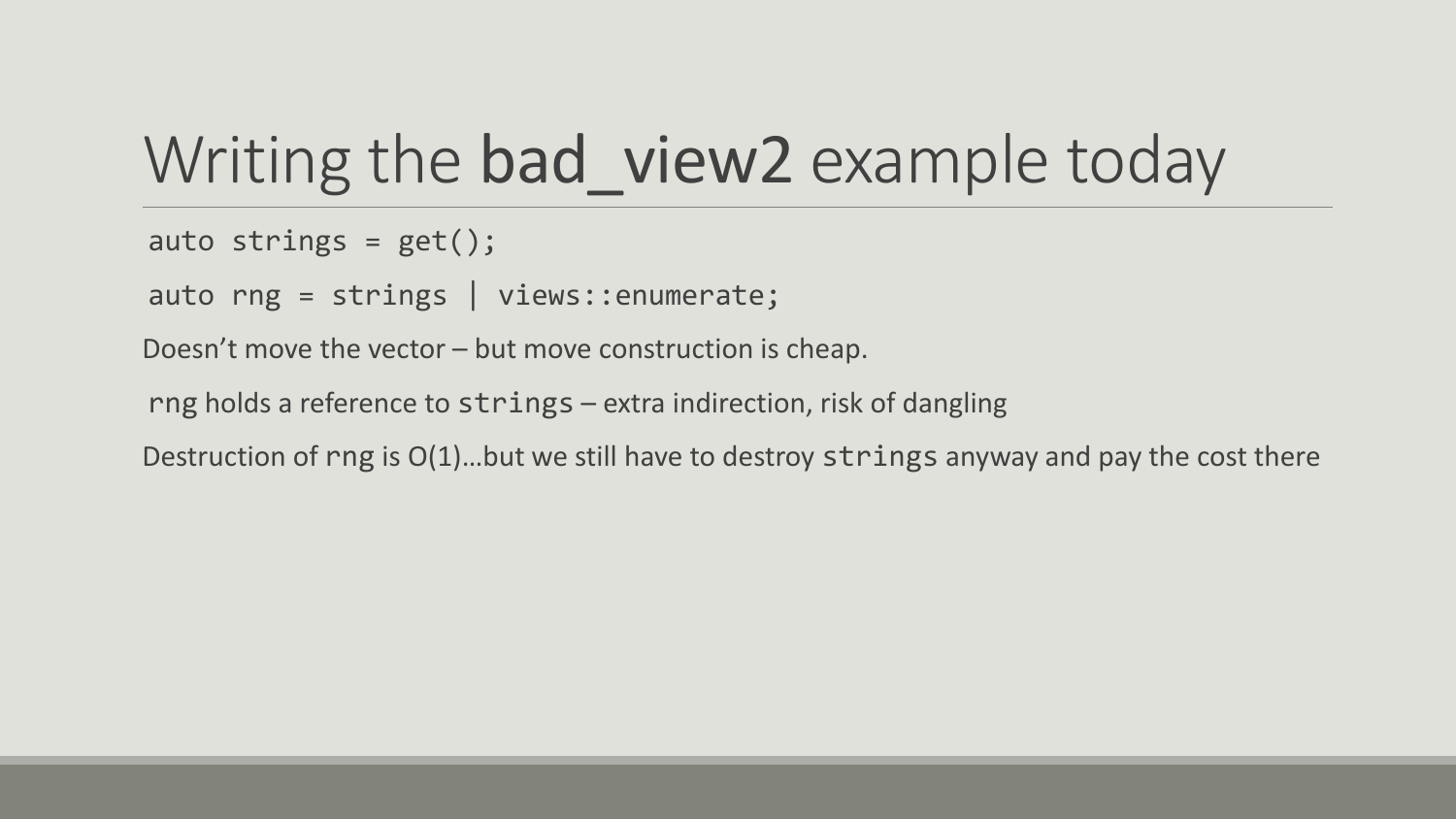## Proposal: relax complexity requirements

T models view only if:

- $\circ$  T has O(1) move construction; and
- <sup>□</sup> T has O(1) move assignment move assignment of an object of type T is no more complex than destruction followed by move construction; and
- T has O(1) destruction if *N* copies and/or moves are made from an object of type T that contained *M* elements, then those *N* objects have *O(N+M)* destruction; and
- copy constructible<T> is false, or T has O(1) copy construction; and
- copyable<T> is false, or Thas  $O(1)$  copy assignment copy assignment of an object of type T is no more complex than destruction followed by copy construction.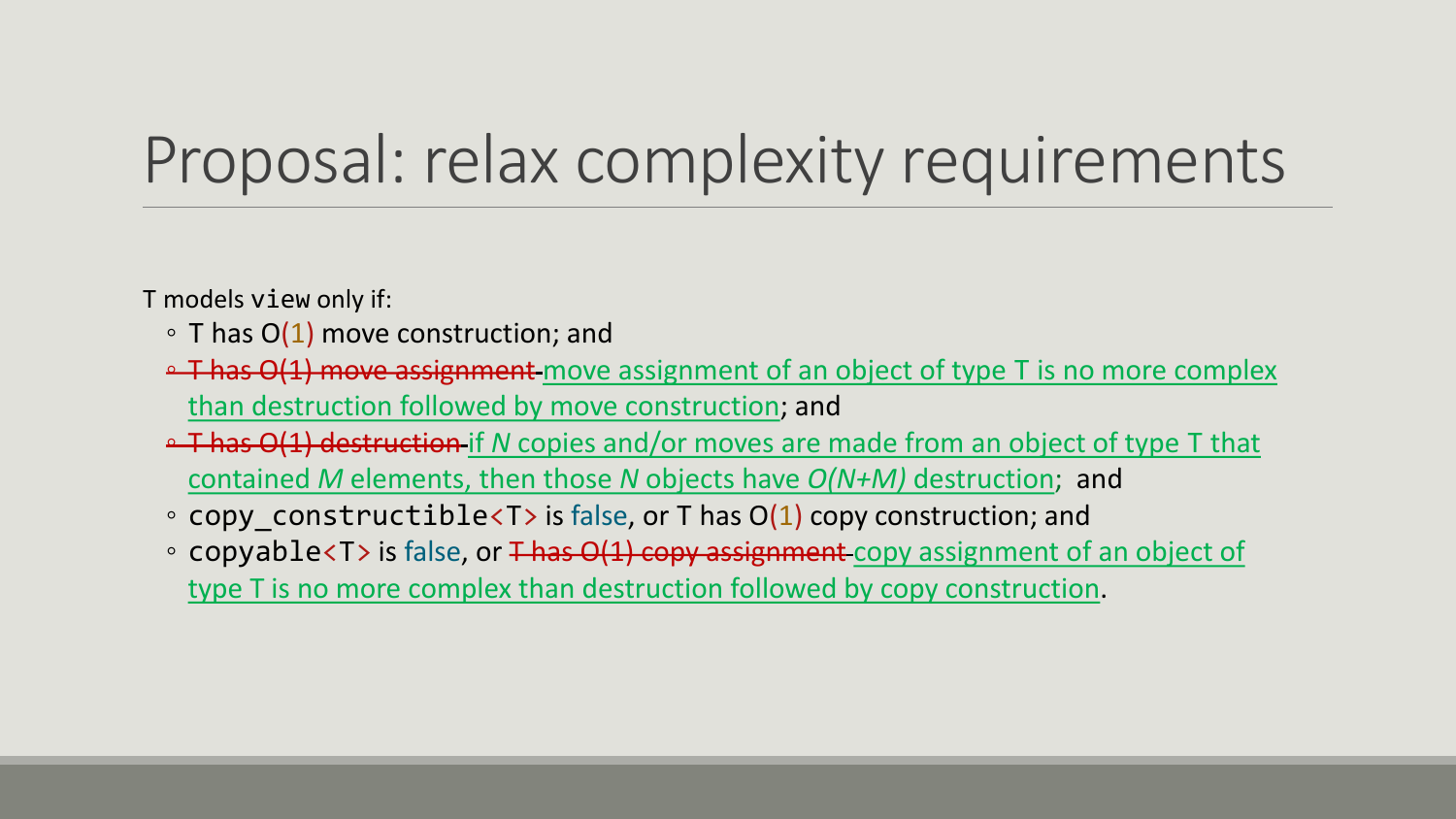## Proposal: auto-wrapping non-views

Add a move-only owning view adaptor:

```
template<range R>
   requires /* … */
 class owning_view;
```
Change views::all wrap rvalue non-views with owning\_view, enabling such types to be used in view adaptor pipelines.

Update viewable\_range to match views::all.

Example (ill-formed today, valid with this change):

```
std::vector<int> get_ints();
```

```
auto rng = get\_ints()| views::filter(pred)
         | views::transform(f);
```